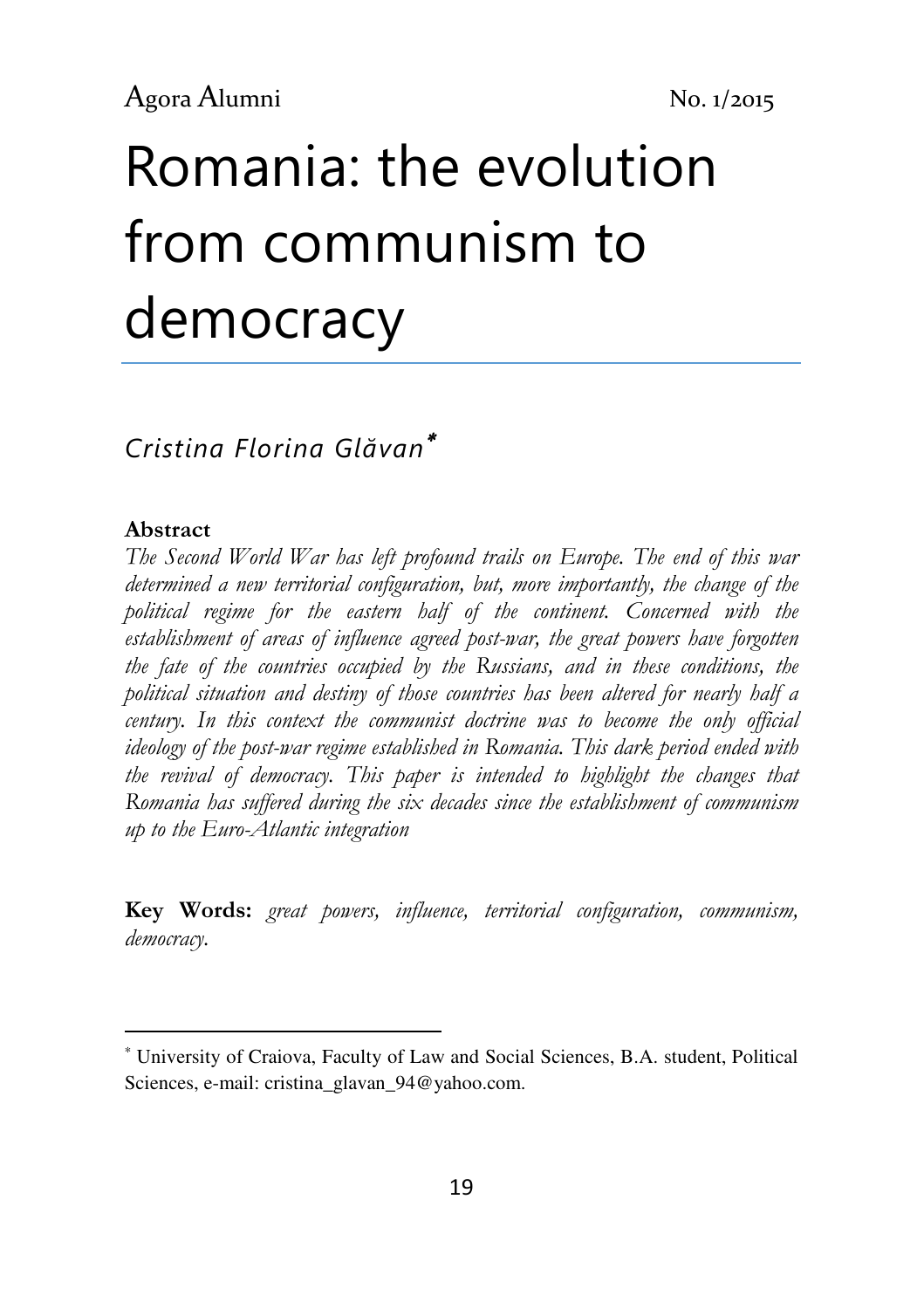The return to normality of the Romanian society modernity's own political-ideological and cultural parts was the main objective of the political class, after the removal of communism. Also, the events that followed the 1989 have caused social and cultural restoration of political ties, of Romania with the West, with its own values of civilization, and thus it became possible to integrate the country into the euro-Atlantic space. The object of the work reflected the establishment of the Communist regime, the radical transformation of Romanian society concerned with human rights under the impact of the collapse of the dictatorial regime, but also the efforts of the Association and of Romania's integration in the European way. The brief historical presentation, both for Europe and for Romania aims at analyzing events and political effects of factors from both internal and external perspectives. Political instability, which has generated favorable context ascents of totalitarian regimes is the axis around which the world was divided between capitalism and communism.

William Jennings Bryan claimed: ″Destiny does not take the chance of your choice. Communities are what they are because of the choices they have made already, will be what it will be because of the elections which they will do in the future. We are really free if what we do is driven by our own sense of what we think we need to be, our own solutions. People need to ask for the right to make choices just as they must assume responsibility for what happens to them" (Mathews, 1999: 92).

But, the fragile situation in the world after the Second World War, no longer offered people opportunities to choose from. The games were dictated by the major world powers and were based on the principle imposed by Stalin: "Who wins a territory, imposes his social system. Each wants to introduce its own social system where his armies won". Thus, one can say that the major Western powers have been concerned over the establishment of zones of influence, than the destiny of countries who have entered the Russian occupation or nature of socio-political regime imposed in the eastern half of the old continent. In this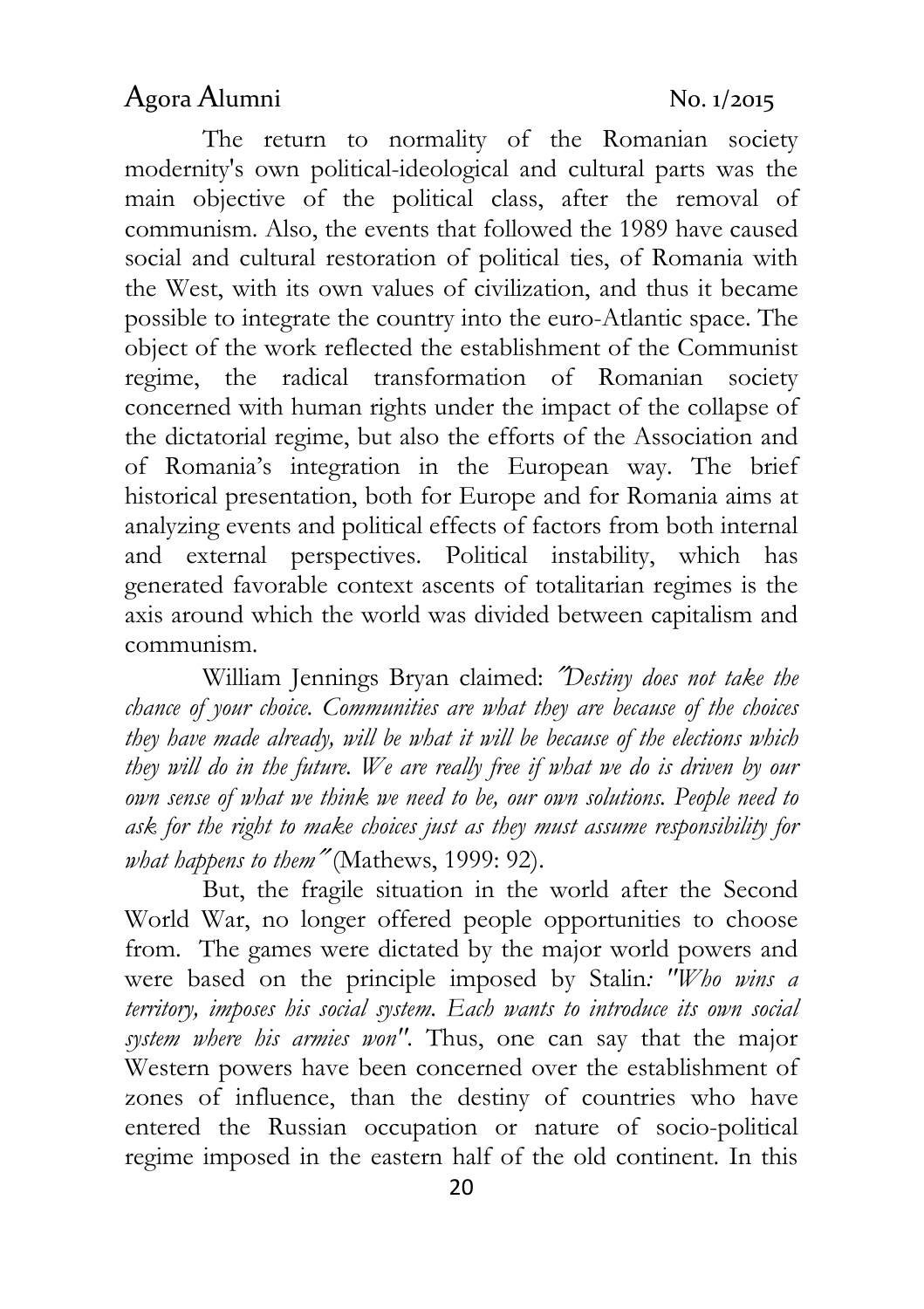context, Romania reached the currency negotiations between Churchill and Stalin. "Understanding of the spheres of influence was extended and consolidated in October 1944 in Moscow, when the same prime minister of the United Kingdom proposed to Stalin stating the share you need to return the Western allies and Russia early in each Balkan country" (Cioabă, Georgiu, Nica, 2004: 7).

Romania's entry under the dictatorial regime is done gradually and in sync with the European situation. Throughout the 20th century, Romania has passed through several stages of political evolution: If at the beginning of the 20th century and by the 1930s it was noted for strengthening its democracy, keeping the traditional alliance with France, after 1930, along with the beginning of the reign of Charles II, democracy goes into decline, because between 1938-1940 the authority of the same King was installed. Ion Antonescu coming to power (16 September 1940), marks the passage of Romania's military dictatorship regime until 1944. The coup of 23 August 1944, and Antonescu's Government removing it, but the attempt to return to democracy failed, due to the political-military situation existing in the world and especially in the eastern part of the European continent. Although Romania wanted to negotiate peace with the Anglo-Saxon powers, the decision of the three great powers was the clear winner: former satellite states of Germany were under negotiations with the Soviet Union. As a result the Communist dictatorship won the power in Romania, and will last until 1989.

"Romania's occupation by Soviet troops, facilitated by the coup of 23 august 1944, which was attended by officials and the Communist Party, gave this marginal political group the chance to escape from Siberia and Soviet Communist history or nursing homes directly to the leadership of the country. The conquest of political power within just 2-3 years at that time-in fact a continuous string of kicks administered to its own allies (National Liberal Party, National Peasant Party) with the approval and the support of occult or directly political commissars of the Russians, including by falsifying political elections of November 1946, framings, challenges, abuses against democratic parties, to justify their ban on death" (Cioabă et. al., 2004: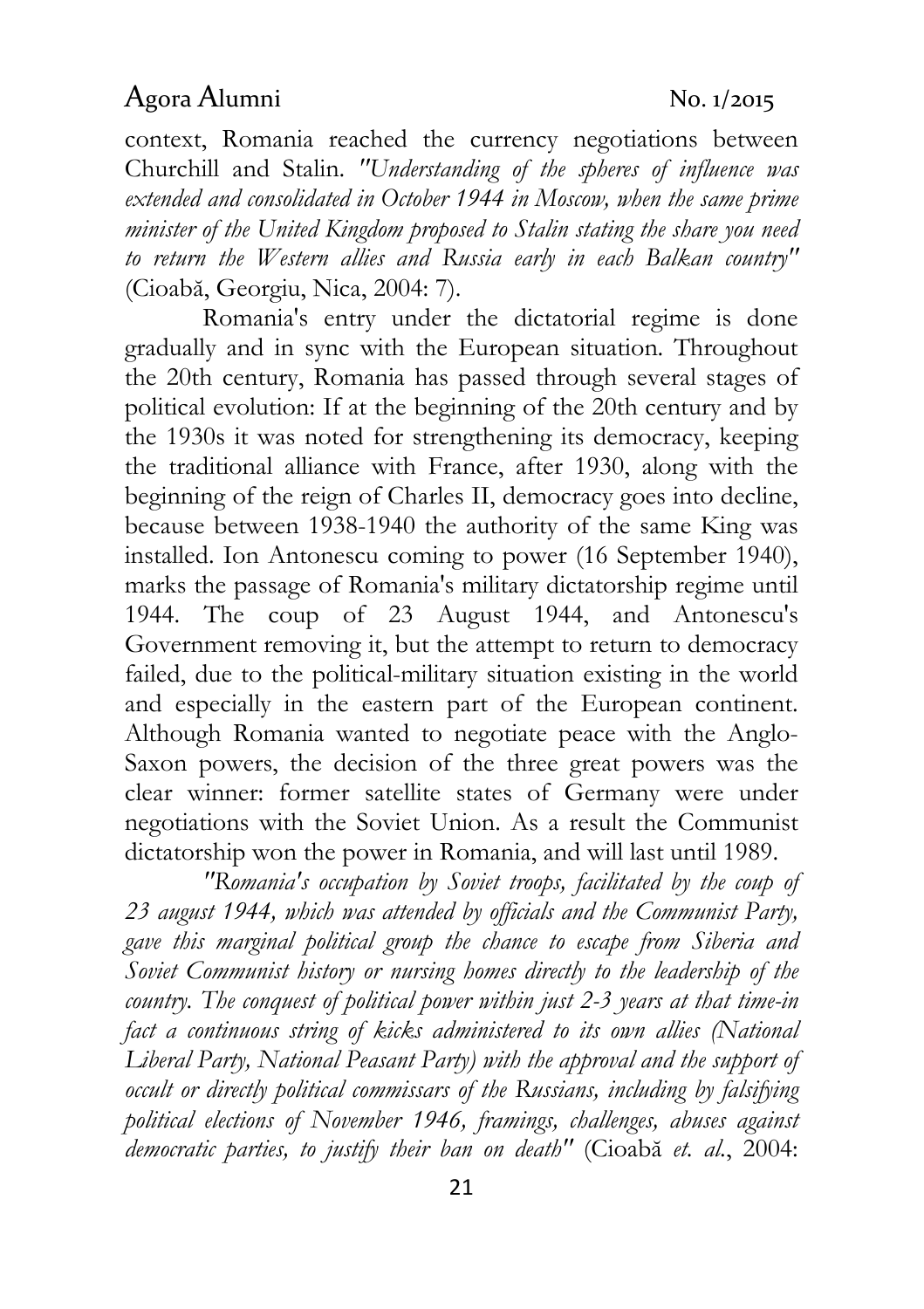149). During a brief period, between august 1944-November 1947, being guided by the Soviet occupiers, the Romanian Communist Party has prepared extensively for the replacement of the "Real Coalition", made between the Communist Party and the democratic parties, by a fictional coalition, dominated by the Communists and thus for seizure of power.

Although the elections are falsified, the Communist Party is "playing", and in the next year the suppression of opposition parties begins. On July, 29, 1947 the National Peasant Party is dissolved, and in November 1947 its leaders, Iuliu Maniu and Ion Mihalache are sentenced to life imprisonment, in a faked trial. Liberals are excluded from Government, after voting on a motion of censure and party leaders were arrested. The left wing of the Social Democratic Party was preparing to incorporate the Romanian Communist Party and Social Democratic Party members, who did not wish to accept the Communist ideology, were persecuted as class enemies, sharing the fate of Liberals. So the last part of the former democratic State institution, the monarchy, was abolished on 30 December 1947, when King Michael was forced to abdicate the throne, and the entire royal family was exiled. With the abolition of the monarchy they proclaimed the popular Republic as the form of State.

Gheorghe Gheorghiu Dej, representative and leader of the party, since 1945, required the Soviet model in all areas. After Gheorghiu-Dej's death in 1965 at the rule of the country followed Nicolae Ceausescu, when there were noticed some rebound towards the USSR, but a policy rule could not be and was not breached: avoiding the collapse of ideology. The Communist ideology, as Belinski argued: "Severe, cold and dark as the reason, but at the same time, the poem, inspired by the exciting and full of sympathy as love, spirited and somber as well as strong and heroic faith, such as a deed of valor" (Besançon, 1993: 86), shaped the Romanian society and the necessity for the formation of "new man".

The profile of the ideal man has as a main attribute consciousness promoted policy, what distinguished him from the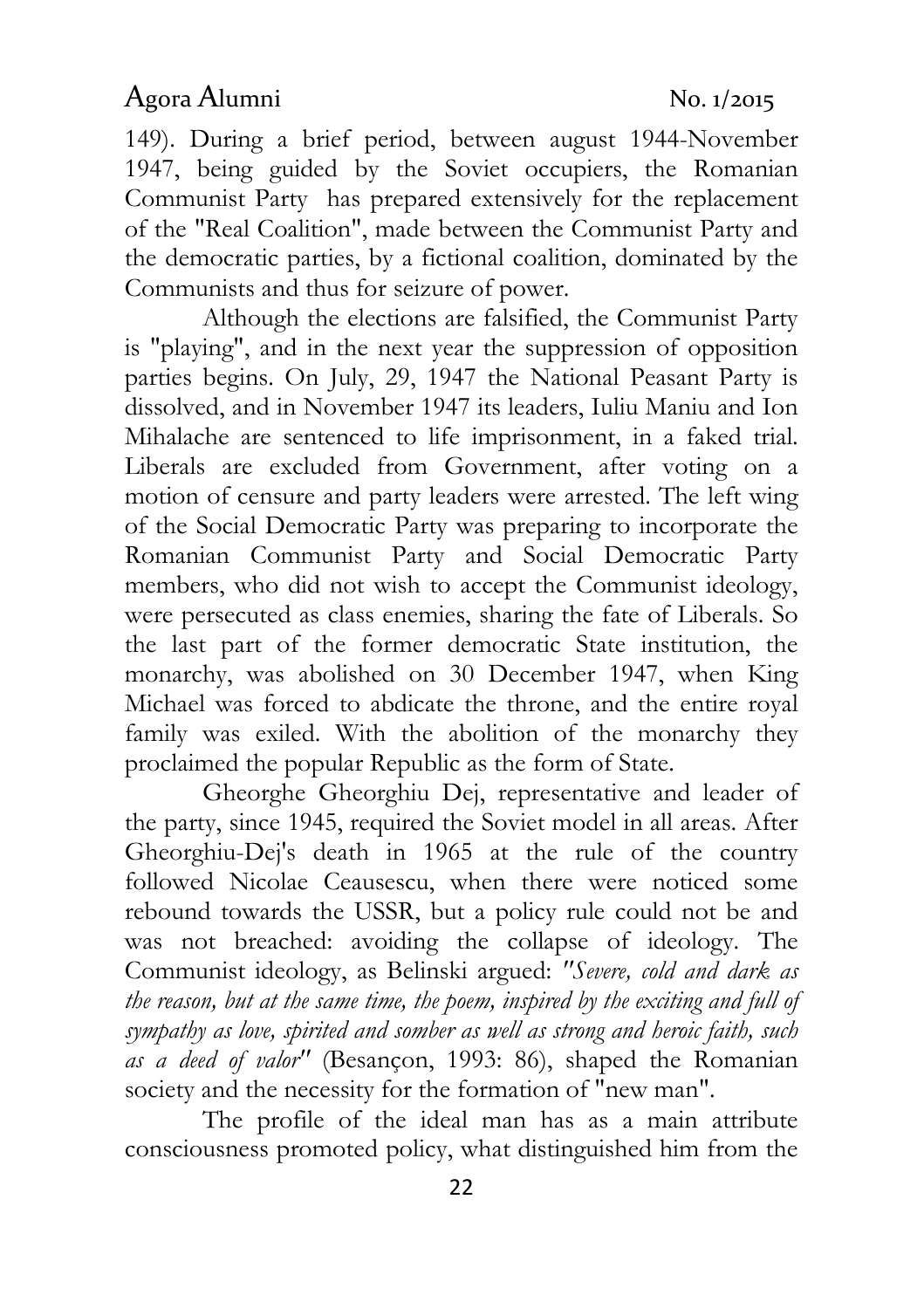man commonly known in history until then. As Nicolae Ceausescu at the Congress said "The socialist new man, builder of socialism and communism was supposed to be master of the highest achievements of science of human knowledge, to characterize the high political and moral visions through his passion for hard work and creative thinking and the audacity in the justice and truth through his socialist ethics and principles of equity through, bravely and tenaciously defending the revolutionary conquests of the integrity and sovereignty of the motherland to the cause of communism in our homeland" (Cioabă et. al., 2004: 194).

What is more, the communist man was superior because he was no longer viewed as a commodity, as in the capitalist society, where he was forced to sell their labor force. The new society has removed the private property of the source of the seeming inequality and exploitation of man by man. At the same time human superiority was due to the new atheism. For Communists, atheism was a "common scientific knowledge about the natural world and life that rejects any belief in the supernatural". Marxist atheism was in turn higher than atheist beliefs of Marx's predecessors. "Beyond the limits of the atheism -18th century Marxist atheism does not stop the criticism of religion in terms of its institutional role and the servants of cults, but mores delves into the essence of religion, revealing social roots and nostology , its essence of class and social function it pursuing. At the same time philosophical atheism Marxist presumes an attitude of polemic towards mystical-religious representations, indicating concrete ways for the liberation of the people under the influence of the opium of religion" (Cioabă et. al., 2004: 185-195).

Considered by the Communists in the early years of struggle for political power as the main ally of the working class, the peasantry was shortly after the seizure of power by the Communist Party a heterogeneous class of private property of incompatible in practical terms and doctrinaire socialism demands. Presented as the foundation of the propagandist unshakable ally of the proletariat, dictatorship of the working class and the peasantry could not maintain without transforming the socialist agriculture. This phrase was in fact the dispossession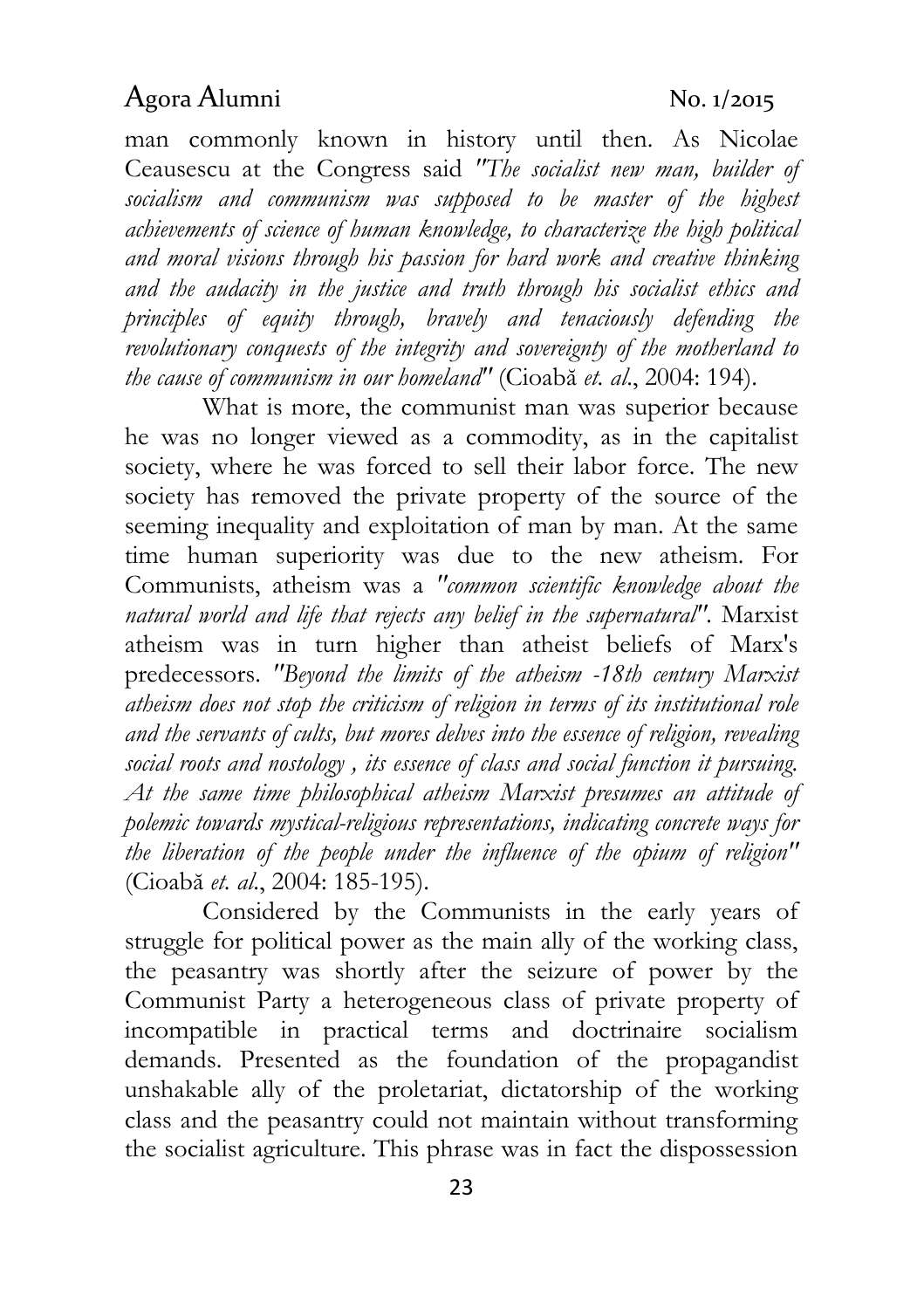of property of private peasants over land and resources. This collectivization was replaced with the property of cooperative but apparently that is all under the possession of the state. Ideological justification of forced collectivization of the serfdom was abolished and was based on the same liquidation of serfdom was abolished poor exploitation by the bourgeoisie of the villages. Based on these principles - Gh. Gheorghiu Dej stated: "We support poor peasantry; we make alliance with mean peasantry and maintain a continuous fight against rich peasantry" (Cioabă et. al., 2004: 164-175).

The proletarian was the only class that has given communism propaganda at least. "The vanguard of the unique workers' Party and proletarians of the workers, Romanian Workers Party is attached as the sole authentic representative of the working class, which can fulfill the role of this class and therefore the role of the leader in the proletarian state" (Cioabă et. al., 2004: 161).

Using this tactic since 1946, the "comrades" of the proletariat were abandoned in succession by the Communist Party and later of the Workers Party, once the goals of the communist dictatorship were achieved. The objectives of the class have been permanently redefined, passing it from one area to the other. Opponents of socialism were looking not only in the sphere of social-economic and political, but also in that of culture or ideology, even inside the party. The majority of the serfdom was abolished and eventually forced collectivization started in 1949, many of them losing their life in prison. Intellectuals have become the subject of forced indoctrination by imposing the single party ideology in the sphere of culture, and they shared the fate of victims of prisons and camps for re-education of class enemies of the proletarian. Along with taking the state leadership of the communists, censorship gets ever greater proportions, are forbidden renowned writers such as Mircea Eliade, Tudor Arghezi, Lucian Blaga, and for a brief period even the star of Romanian poetry, Mihai Eminescu.

Fear of Security policy in Romania, the police formed after the Soviet model, has held the country relatively unified,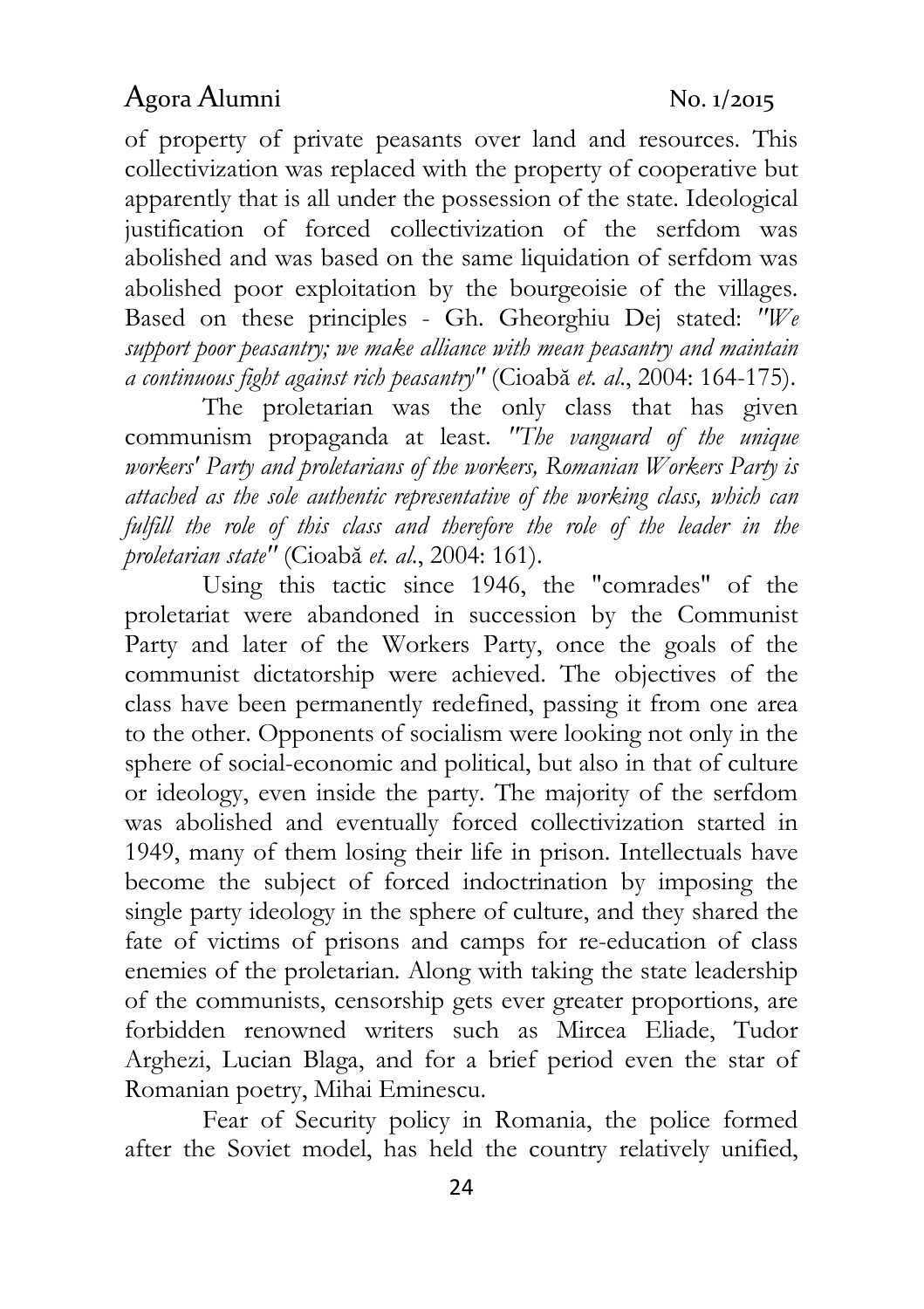although intense class struggle convicted in propaganda could not be removed. The border between private life and militant life was devoid of accuracy. The ordinary license was condemned, and encourages moral criticism only from top to bottom. The condemnation from the bottom up was dictated when getting ready in the corruption of persons under disgrace. The selfaccusation represented the supreme form of discipline within the party. In the 1980s, the Romanian Communist party becomes crowd party, and in its structure it integrates approximately 66% of the workers; 80% of the members came from the ranks of young people, and the share of women in the party rises to 36%. At the end of 1988 Nicolae Ceausescu stated: "the Communist Party has shown, through his entire activity, as is the vital center from which radiates light and heat that gives life, the most advanced consciousness of our people" (Cioabă et. al., 2004: 134-136).

In this perspective of the Communist Party, being a party crowd ought not to be based solely on elements of workers, but also on all its livestock, to be the expression of the entire working class politics and of the whole nation.

Romania's foreign policy has been marked by the fact that for 45 years has been located in the Soviet zone of influence. This caused the closeness to the privileged and sister states and severing relations with the West. Ideological integration was achieved primarily through acquisition of Soviet political and social model, and secondly by framing the Romanian Communist Information Bureau from October 1947 to April 1956. Being the founding member of the Council for Mutual Economic Assistance, and being part of this community to winding up, in the 1991, Romania made economic integration into the Soviet structure. The military integration is achieved by the Warsaw Pact, which existed in the period from 4 May 1955 until the collapse of communism on 31 March 1991. So for Romania it interrupted for a long period the alignment to the Western values.

However, there are some elements that distinguish countries like Romania located behind the iron curtain. Although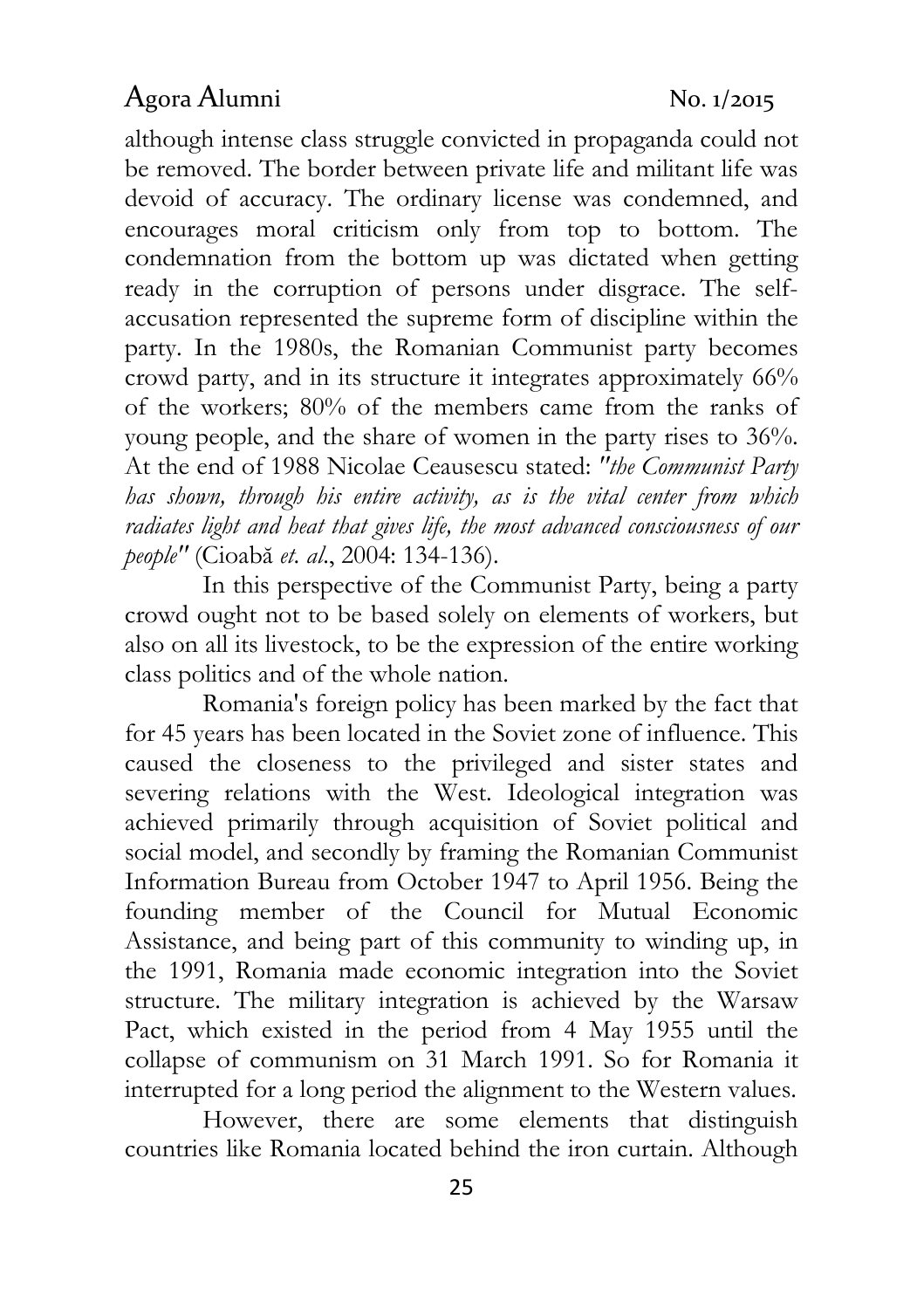Gheorghe Gheorghiu-Dej and Nicolae Ceausescu came to lead the country in terms of the affirmation of the Soviet military power as the most significant in the area, there were moments in which Romania has not been subjected to the orders dictated from Moscow. In 1958, through skillful negotiations lead with the Soviet Communist leaders by Dej, the Red Army withdraws from the territory. Another time was in which Romanian rulers signaled the uselessness of the Warsaw Pact. Not forsaken him, but Romania has participated in yearly maneuvers meant to underline the presence and authority. Romania no longer participated in the intervention in august 1968 against Czechoslovakia and even condemned Moscow′s intervention in this country. That's why Adam Ulam remarked: "in 1964-1965, Romania was the only State in the world that can boast the following combination of accomplishments: he was allied with the Soviet Union, was the girlfriend of China and the Communist State whose diplomatic and commercial relations with the West were amended and in expansion".

But the despotism of Ceausescu took the party of society, public opinion, from the West, has prompted even isolation from the USSR and its satellite states, leading in 1989 in a collapse that led to the collapse of the Communist regime. Attempting to modernize the communism, Gorbaciov started in Moscow the "perestroika" and "glasnost" reforms that led to the weakening of communism and its collapse in Eastern Europe.

The revolution meant failure. In Romania the onset of the Revolution takes place in Timisoara and is strengthening around the events that are not of the nature of politics, in the strict sense of the word. The commotion caused by the protests on 17-21 December 1989 led Ceausescu to organize a rally in the capital against the acts of vandalism in Timisoara. The rally was not one of support but was one against the communist leader. Confrontations between demonstrators and police on the streets of Bucharest have degenerated. Until that night, such incidents are not clocking shocking than in Timisoara. The arrest and execution of the Ceausescu husbands and the large number of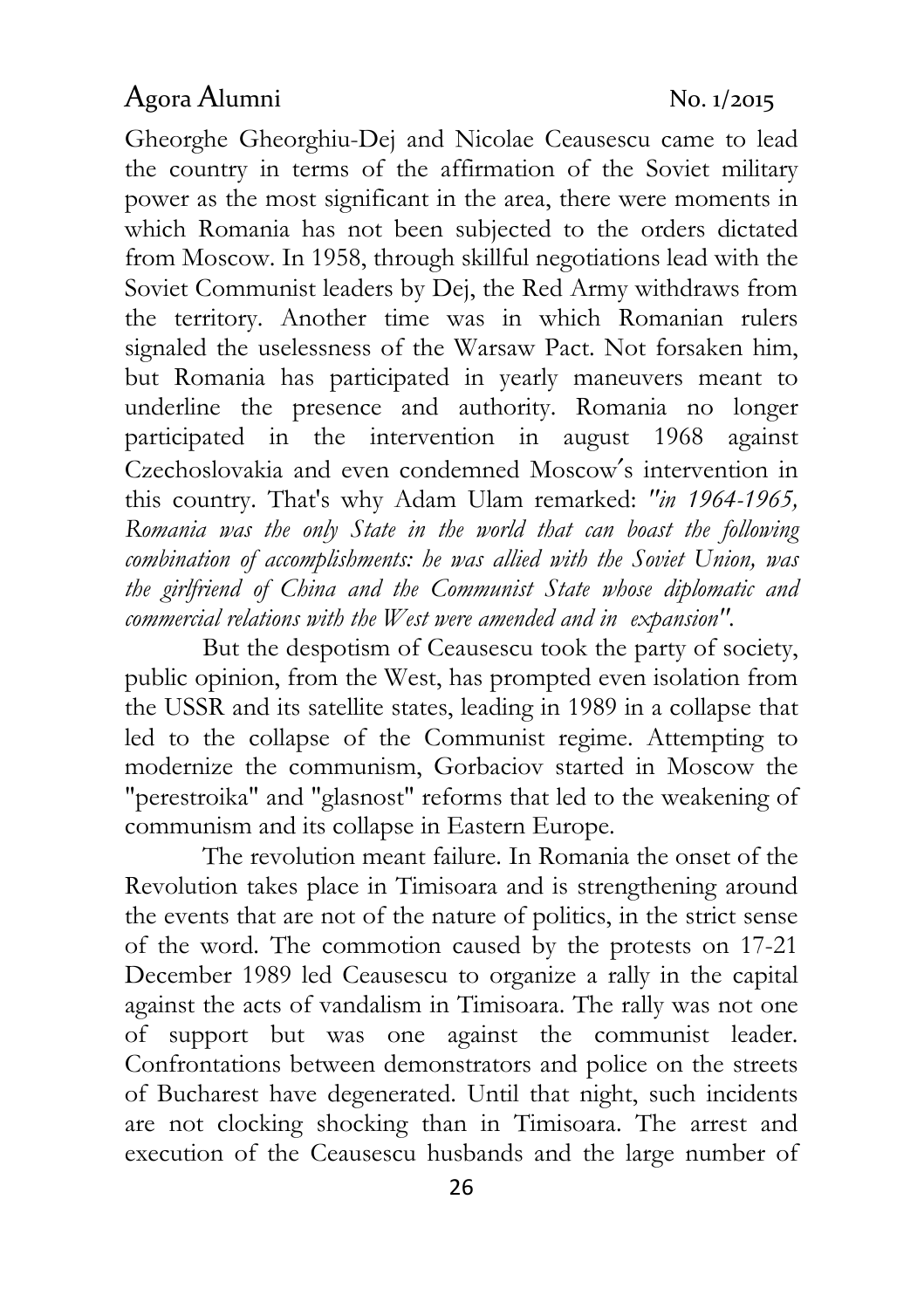deaths have fueled numerous speculations about the veracity of the events. There is speculation that the revolution would have been a fake. On the evening of December 22 was the first truly political event of the revolution: the press release to the country of the Council of the National Salvation Front. At this time the army makes a covenant with demonstrators, and the Romanian Television transmits enthusiastic messages of participants in the revolution. Proclamation to the country consecrated the end of the totalitarian political system. So they formulated the fundamental principles of organization and operation of the future political system. "As the program suggests: 1. eliminating the role of leader of a party and the formation of a pluralist democratic system of government; 2. the organization of free elections (...); 3. Separation of powers (...) in the State and all political leaders for choosing one or maximum two mandates. No one can claim power for life "(Cioabă et. al., 2004: 296- 304). Now the main objective is the integration into the Euro-Atlantic space. "The entire foreign policy of the country is meant to serve the promotion of good neighborly relations, friendship and peace in the world, then it is in the process of establishing a United Europe, the common house of all nations of the continent"(Cioabă et. al., 2004: 340). The first part of the year 1990 was characterized by a veritable avalanche of recordings of parties to court. From January until the end of March when the election campaign was triggered for the elections of 20th May 1990-the first elections under the rule of liberal pluralism after December 1937, there were on target and recorded 61 matches. Over the course of about 10 months, until October, the number of political parties in Romania got to 101. The activity of political parties in the early years was influenced by the lack of democracy, the absence of free with assault over several decades until, non-existent forms of specific manifestation of civil society. The sudden appearance of party pluralism has produced a profound change which has affected the entire population.

The first President of Romania, Ion Iliescu, democratically elected, was viewed with suspicion by the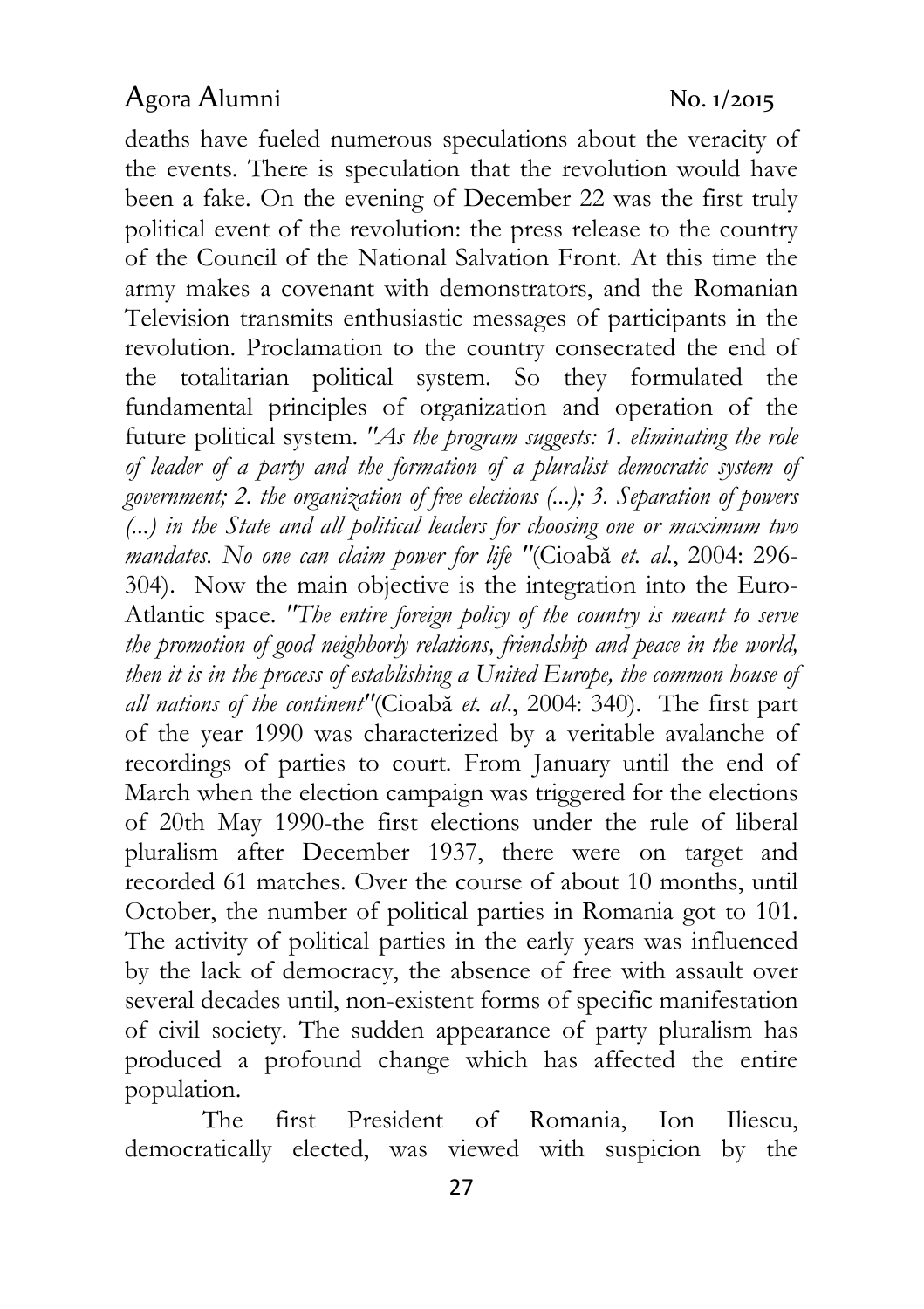Westerners, watching him as a kind of communism reconverted. But Romania's steps towards democracy were not stopped. The Romanian Constitution is changed in 1991 and it is consecrating the democratic rule of law. In 2003 the Constitution is ratified, settling all existing democratic rights all over the world.

The European Union through the European Council which took place in Madrid in 1995 determined that the negotiations with the countries of Central and Eastern Europe should start after the Intergovernmental Conference, t immediately after opinions and reports regarding the candidate countries will be drawn up. 1996 had a double significance from the point of view of Euro-Atlantic integration. Internationally, it began reconfiguring the structure and decision-making mechanisms of the EU in the perspective of new members, and NATO was preparing a decision on enlargement. Internally, there were presidential and parliamentary elections next year, and the prospect of integration was a priority on the election agenda of all political formations. The Association Agreement signed on 1 February 1995 includes provisions for raising political links and boosting economic, social, cultural and financial cooperation. The Additional Protocol to the Association Agreement signed on 30 June 1995 on the European Union's program was opened to Romania and came into force on 1 august 1996. In order to oversee the implementation of the Association Agreement and to prepare the accession of Roman mechanisms have been createdcommunity. There were irregularities that were based on aspects of democracy and the rule of law, the legal system, enabling insufficiency of the protection of human rights and minorities, the European Council decided to incorporate the Concepts of December 1999 as Romania's accession negotiations to begin in 2000. Carrying out the process was provided over a period of five years and the ratification of the accession treaty by all EU member countries were to take place in about two years.

As a result, Romania was not received in the first wave of accession along with former Communist countries in Eastern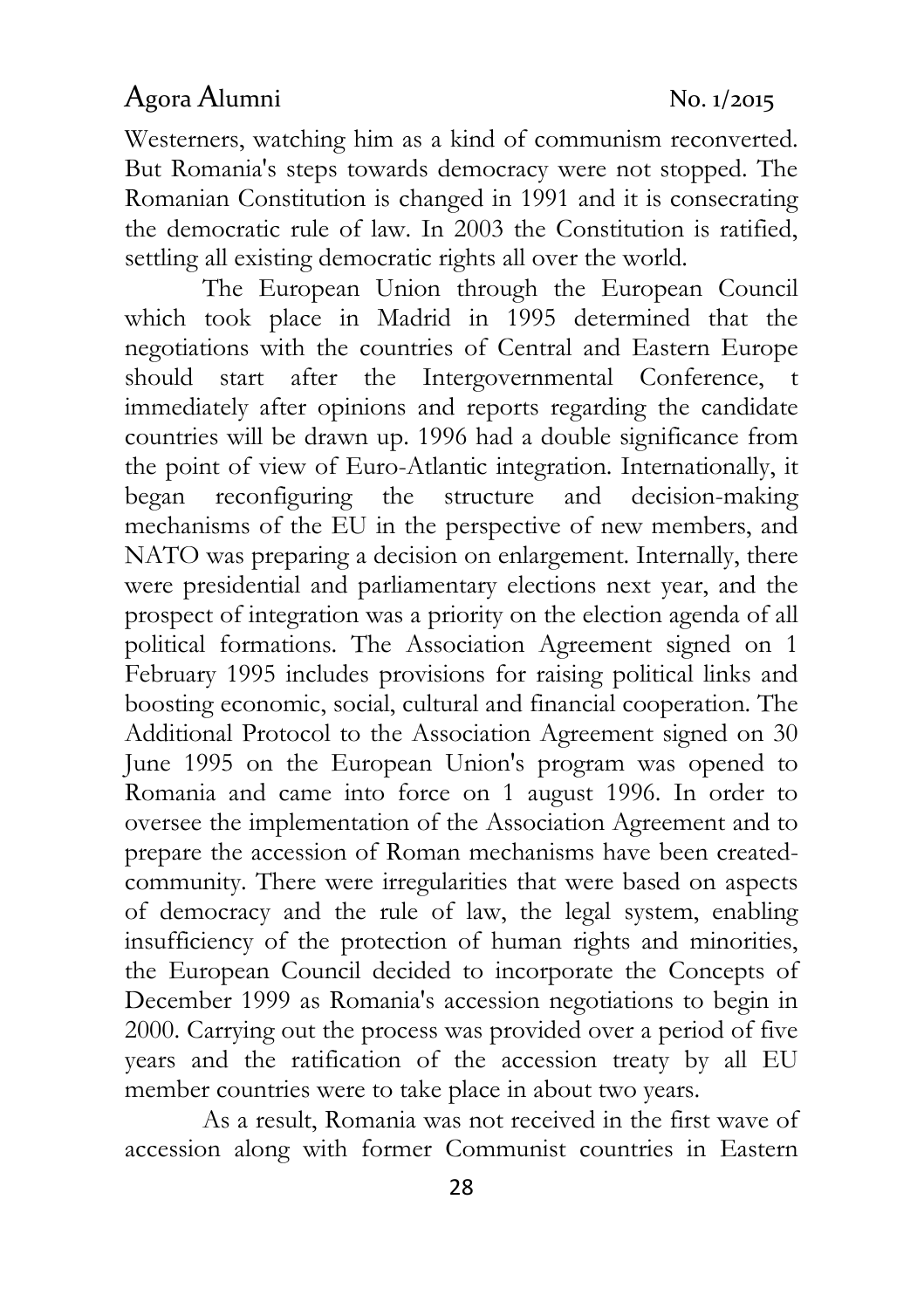Europe in 2004 and became a member in 2007, along with Bulgaria. In terms of membership in NATO, it took place in 2004, by Romania participating in military operations in several areas such as Afghanistan or Iraq along with the allies.

Romania's transition from communism to democracy was achieved in successive steps, and democratic evolution became noticeable since 2004. The process of transition in Romania was ended in 2007 when it was received in the European Union. As part of the "great family" of the European States, Romania has a safe route of democracy, being in a line again with Europe and with its own values of civilization.